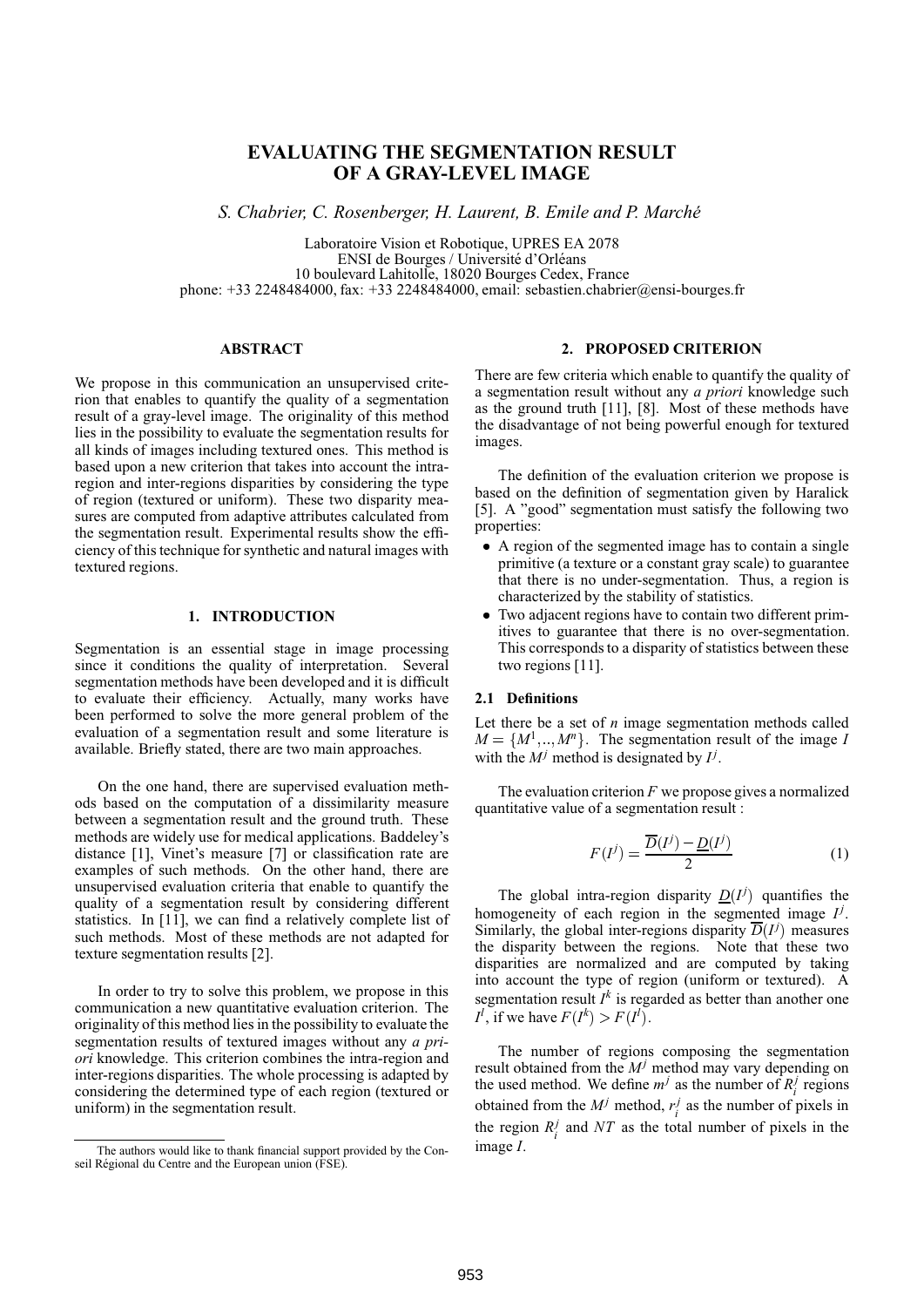The global intra-region disparity  $D(I^j)$  is computed from the intra-region disparity of each region  $\underline{D}(R_i^j)$ :

$$
\underline{D}(I^j) = \frac{1}{m^j} \sum_{i=1}^{m^j} \frac{r_i^j}{NT} \, \underline{D}(R_i^j) \tag{2}
$$

The global intra-region disparity is ponderated according to the number of  $r_i^j$  pixels of each region  $R_i^j$ . The larger a region is, the more influence it has in the global intra-region disparity. The computation of the global inter-regions disparity  $\overline{D}(I^j)$  is similar.

We must first determine the textured and the uniform regions in order to compute this criterion for each region.

#### **2.2 Texture and Uniform region detection**

If we refer to literature, the textural character of an image or a region is usually determined by considering the standard deviation of the gray scale [10]. In this case, a region of an image is set as textured if its standard deviation is above a defined threshold. Nevertheless, the standard deviation does not take into account the distribution of gray scale but only their variations in relation to the average gray scale of a region. In fact, texture depends on the scale of observation so that two images with the same standard deviation can be textured for one and uniform for the other (composed of large uniform regions).

In order to determine the textural character of a region, we defined a parameter called "uniformity" derived from the cooccurrence matrix [9]. This parameter noted *U* corresponds to the average of the diagonal entries in the cooccurrence matrix for one unit displacement distance and four orientations.

The cooccurrence matrix is a time-consuming process for an image with several gray levels. In order to decrease the number of gray levels while preserving the meaningful information, the image is thresholded. The thresholding method used [6] enables the selection of the most significant gray levels after a local analysis of the image. This approach consists in sorting the pixels of the image by comparing their gray levels with a threshold computed from transformed local histograms. The transformation used allows the distinction of the principal modes of each histogram by using four criteria that aim at reproducing the eyes' sensitivity to contrast [3]. To show the efficiency of this method, we present, in figure 1, two examples of thresholded images together with the corresponding original images.

Parameter *U*, calculated in region *R*, gives an indication on the global character of the uniformity of a region. In order to identify the global nature of a region, we defined the following decision criterion:

$$
\begin{cases} if U(R) < \tilde{U}(R) \text{ then the region is mainly returned} \\ otherwise \end{cases}
$$

where

$$
\tilde{U}(R) = 1 - \left(\frac{NGR - 1}{NGR}\right)^8\tag{4}
$$



(a) 256 gray levels (b) 22 gray levels



(c) 256 gray levels (d) 13 gray levels

Figure 1: Thresholding results of two images

where *NGR* is the number of gray levels in the region. The value of parameter  $\tilde{U}(R)$  represents the probability of transition of gray scale of a pixel within an 8 connected neighborhood under the hypothesis of independence of gray scale.

## **2.3 Intra-region disparity**

The intra-region disparity  $D(R_i^j)$  of the region  $R_i^j$  is computed considering its type. A region containing two different primitives must have a high intra-region disparity compared to the same region composed of a single primitive.

#### - **Uniform case**

The intra-region disparity, in the *uniform case*, is equal to the normalized standard deviation of the region (which is here a sufficient piece of information).

#### - **Textured case**

In the *textured case*, each region is characterized by a set of texture attributes vector (computed from a sliding window). The dispersion of this set of vectors allows us to calculate the intra-region disparity in the textured case.

#### **2.4 Inter-regions disparity**

The inter-regions disparity of two neighboring regions is also computed by taking into account their types.

### - **Regions of same type**

#### a) Uniform regions

This parameter is computed as the average of the disparity

(3)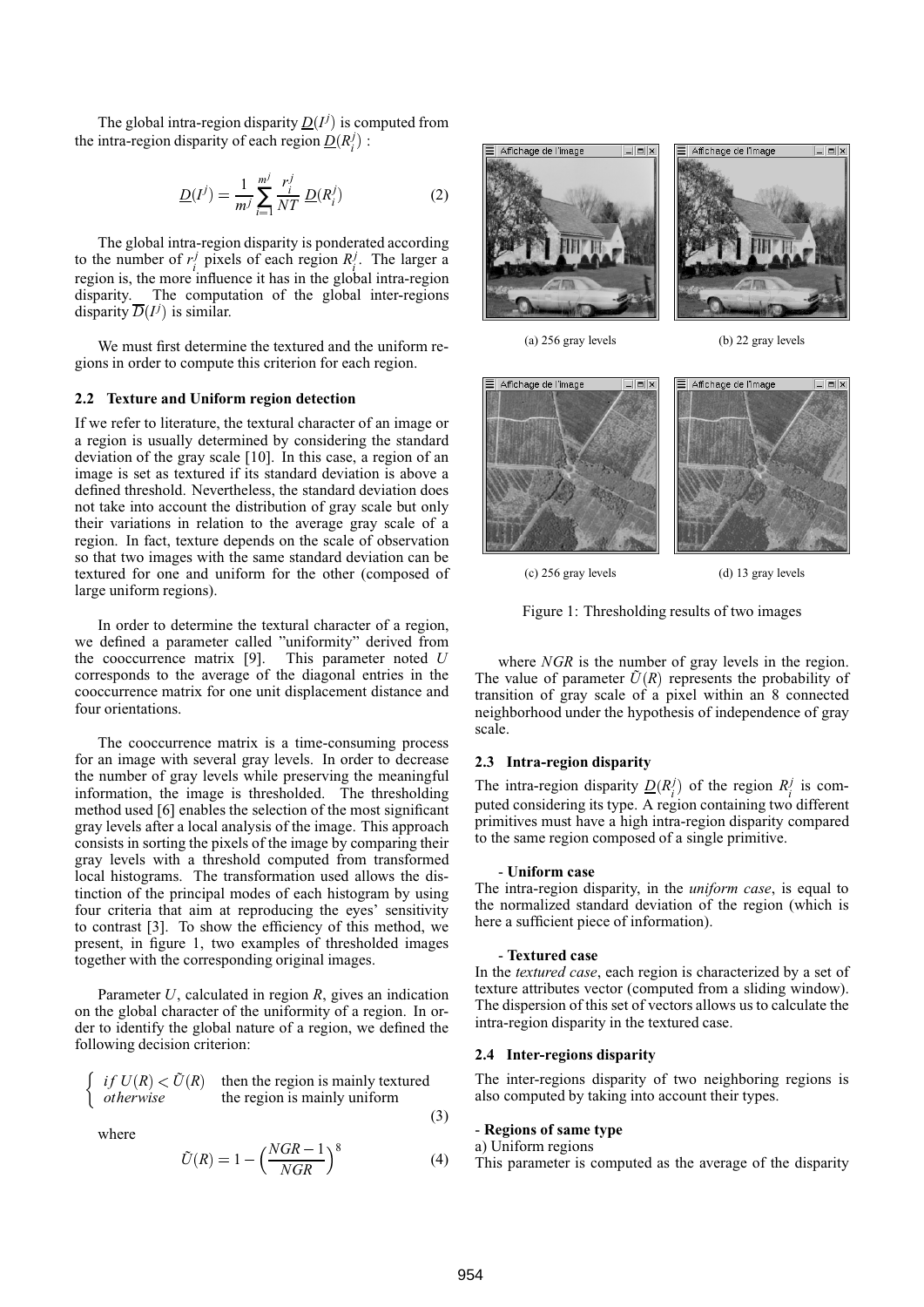of a region with its neighbors. The disparity of *two uniform regions*  $R_i$  and  $R_j$  is calculated as:

$$
\overline{D}(R_i, R_j) = \frac{|E[R_i] - E[R_j]|}{NGR}
$$
\n(5)

where  $E[R_i]$  is the average gray scale in the region  $R_i$ .

b) Textured regions

The disparity of *two textured regions*  $R_i$  and  $R_j$  is defined as:

$$
\overline{D}(R_i, R_j) = \frac{d(B_i, B_j)}{||B_i|| + ||B_j||}
$$
\n(6)

where  $d(.,.)$  is the Euclidean distance,  $||B_i||$  is the dratic norm of the vergoe value of adaptive attributes quadratic norm of the average value of adaptive attributes characterizing region *R<sup>i</sup>* .

#### - **Regions of different types**

The disparity of *regions of different types* is set as the maximal value 1.

### **3. EXPERIMENTAL RESULTS**

First of all, we evaluated 6 synthetic segmentation results of 100 images so as to validate the proposed criterion. We show in table 1 the evaluation results for the different synthetic segmentation results of the images presented in figure 2(a) and (b). For each image, the segmentation result *VT*5 is the best one as shown by the value of the proposed criterion. Note that the value of the criterion usually increases with the number of correct classes except once.



Figure 2: Synthetic segmentation results of two original images

| Image   |  |      | V T 36 |      |      |
|---------|--|------|--------|------|------|
| image l |  | 0.59 | 0.61   | 0.66 | O 84 |
| image2  |  | 0.39 | 0.60   | 0.52 | 0.64 |

Table 1: Evaluation criterion of synthetic segmentation results of Figure 2

In order to measure the efficiency of the proposed evaluation criterion, we give the segmentation results of several gray scale images with a set ground truth (see Figure 3). These images are composed of textured and uniform regions. The segmentation results  $testi_1, i = 1$ . 5 were obtained by using the K-means algorithm with gray scale moments of order 1 to 4. The segmentation results  $testi_2$ ,  $i = 1$ . 5 were obtained by using the K-means algorithm with 15 statistical features from the cooccurrence matrix. Table 2 shows the value of the proposed evaluation criterion and the correct classification rate for each segmentation result. These results show that the variation of the evaluation criterion is coherent. Indeed, if a segmentation result is better as another ones if we consider the correct classification rate, it is also the case then for our evaluation criterion.



Figure 3: 10 segmentation results of 5 test images (K-means with texture attributes)

| Result | D(I) |      | F    | correct classification |
|--------|------|------|------|------------------------|
| test1  | 0.26 | 0.92 | 0.33 | 41.6%                  |
| test1  | 0.04 | 0.80 | 0.38 | 58.2%                  |
| test2  |      | 0.61 | 0.30 | 86.2%                  |
| test2  | 0.28 | 0.63 | 0.18 | 73%                    |
| test3  | 0.31 | 0.81 | 0.25 | 78.8%                  |
| test3  | 0.68 | 0.8  | 0.01 | 54.6%                  |
| test4  | 0.52 | 0.67 | 0.07 | 20.8%                  |
| test4  | 0.37 | 0.59 | 0.11 | 44%                    |
| test5  | 0.58 | 0.95 | 0.19 | 75%                    |
| test5. | 0.16 | 0.73 | 0.29 | 93.8%                  |

Table 2: Comparison between the evaluation criterion and the correct classification rate of segmentation results as shown in Figure 3

We compared the proposed criterion with different evaluation criteria in the literature [11] : Borsotti, Zeboudj, Interregions, Intra-regions. We used a database of 100 images,